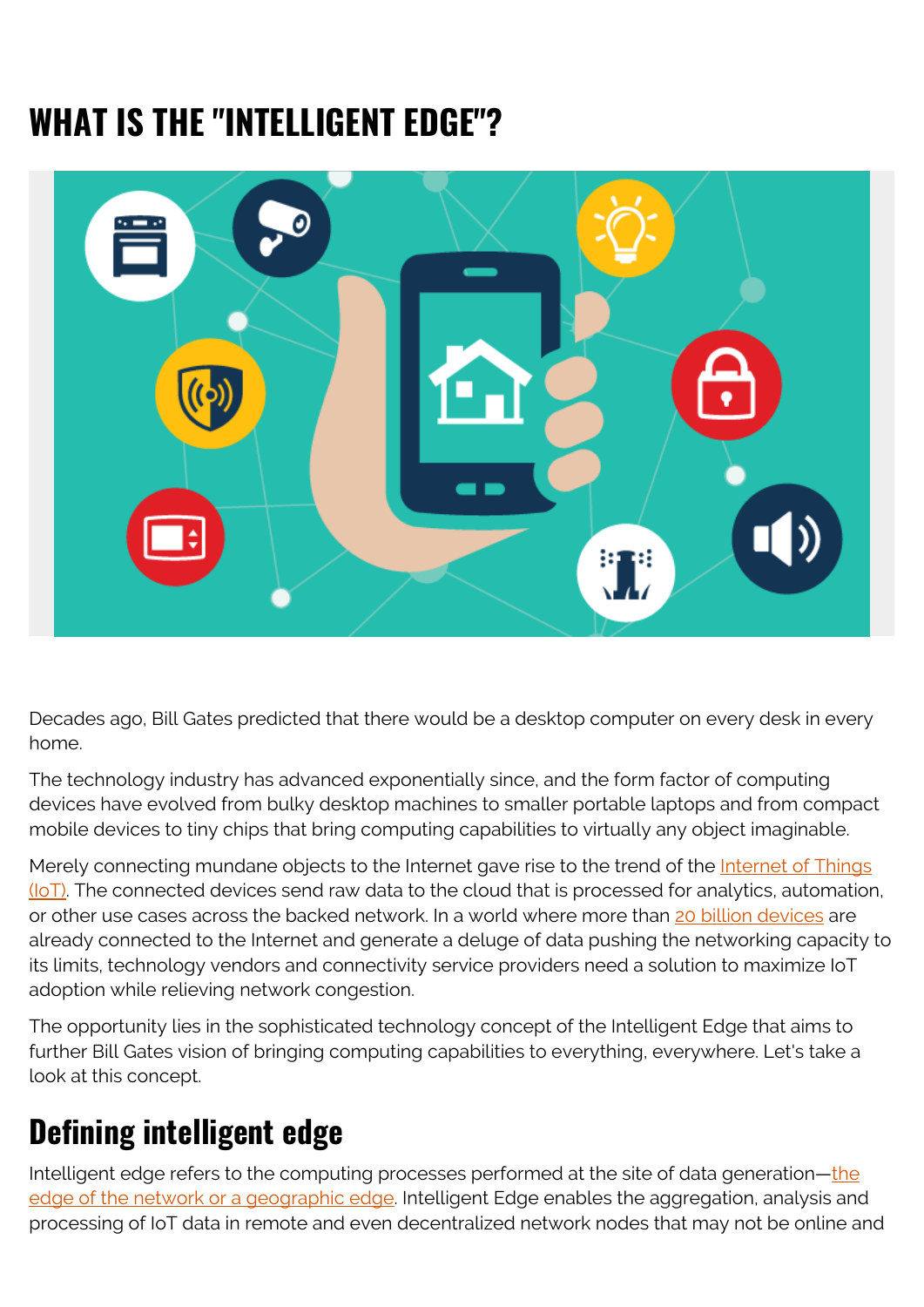connected with backend cloud data centers.

We can further categorize the intelligent edge as:

- **Operational technology edge.** The farthest layer of computing technology where the technology causes changes in physical processes. Examples include the SCADA network devices in the electricity transmission and distribution network.
- **IoT edge.** The layer of physical devices generating data to facilitate changes in physical and digital processes. Examples range from smart home devices to connected cars and [everything](https://blogs.bmc.com/blogs/smart-cities/) [smart in between](https://blogs.bmc.com/blogs/smart-cities/). The term is used to describe the wider concept of the modern-day Intelligent Edge.
- **Information technology edge.** This represents computing operations at the network layer, away from the backend data center resources and closer to the data sources. The computing processes at the IT edge cause changes in the digital network operations.

#### **What makes an edge intelligent?**

Although the evolving concept of Intelligent Edge encompasses the three categories above, the most popular and widely adopted term of IoT Edge is used to represent the concept of Intelligent Edge.

Before digging into the philosophy behind Intelligent Edge and its future, we need to understand the key components that define intelligence in a device at the edge:

- **Connectivity.** The devices should be connected to the Internet or an internal decentralized network.
- **Computing.** Embedded processing chips should facilitate intelligent decision making to perform physical or digital changes in the operation of the connected device.
- **Control.** A layer of [automation](https://blogs.bmc.com/blogs/it-automation/) to control the changes within the device or instigate actions externally, within other devices across the network.
- **Autonomy.** The device or the edge network node operates autonomously to perform computing processes such as aggregation, analysis, and processing of information without sending raw [streams of data](https://blogs.bmc.com/blogs/batch-processing-stream-processing-real-time/) to the backend network.

## **The future of the intelligent edge**

Considering the fast-paced evolution of intelligent connected devices, the concept of Intelligent Edge may include next-generation autonomous capabilities such as:

- Data processing
- Decision making
- Actions within a decentralized sensor networ

A move toward a truly Intelligent Edge is driven by advancement in ubiquitous computing, AI, and demands for multi-device end-user experiences. A seamless and synchronized user experience across the increasing number of connected devices is required to ensure useful end-user interactions with a universe of interconnected devices.

As a result, there will be a minimal threshold to switch between the devices to perform coordinated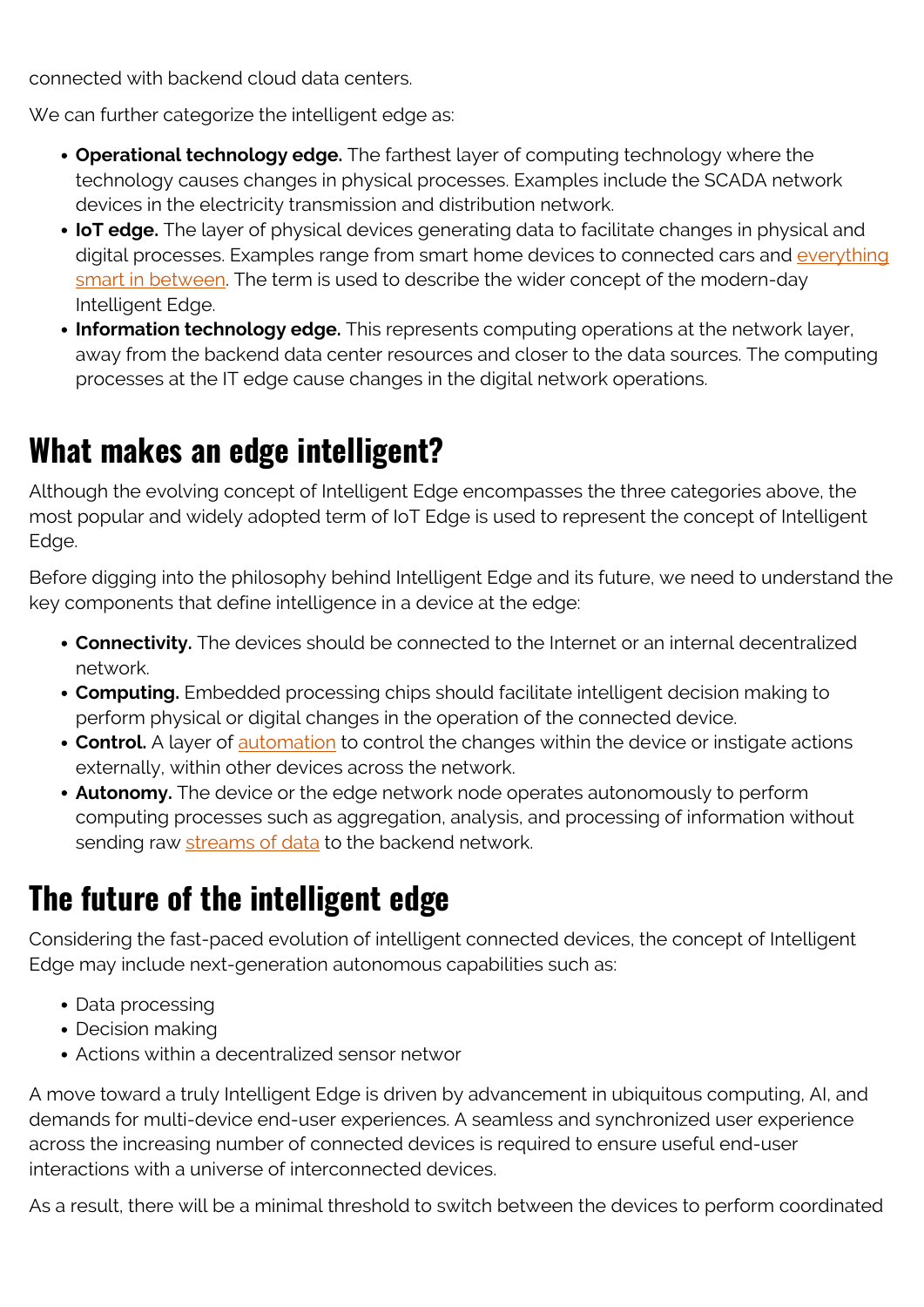computing operations and access information across multiple devices. Computing capabilities will be present ubiquitously in so many devices and objects that it will be difficult to identify a computing device from an object with no computing capabilities.

In the future, Intelligent Edge promises unprecedented value to technology vendors and consumers alike:

- **Low dependence on network performance.** Computing on the edge eliminates the need to transfer data between frontend connected devices and centralized backend cloud servers. As a result, the computing performance doesn't depend on network performance parameters such as bandwidth, latency and data rate.
- **Low cost.** Low consumption of network resources lead to low cost of operations. The computing requirements on cloud data centers are also reduced since data and compute processing takes place at the edge. Improved system efficiency further enhances the profitability of edge computing investments.
- **Seamless user experience.** App functionality and services can be moved across edge network nodes without necessitating modifications or service interruptions on part of end-users. When users move between different electronic environments, the edge computing devices can integrate and synchronize the required information to enable the required app functionality.
- **Real-time intelligence.** Accelerated developments in AI chips have the potential to revolutionize the IoT industry and transform connected IoT devices into truly smart computing systems. Applications such as voice assistance, autonomous vehicle driving features and electronic health monitoring technologies can integrate into human lives with minimal disruption and risk. As a result, intelligent computing capabilities can be commoditized to expand the global userbase.
- **Compliance & [security.](https://blogs.bmc.com/blogs/security-vulnerability-vs-threat-vs-risk-whats-difference/)** Industries that face stringent regulations can reduce the compliance risk significantly as sensitive patient information can be aggregated and processed at the device level. The data remains at rest within a secure network edge since it is not accessed or connected with backend IT infrastructure to collect and process raw streams of information into useful knowledge.

For technology vendors, Intelligent Edge has emerged as an opportunity to make connected devices more capable and aware of the surrounding network environment. At the same time, the devices reduce the burden on the network despite generating and processing more data than ever before.

For consumers, Intelligent Edge is emerging as a significant leap forward to make connected devices truly smart and integrated within our lifestyle.

Intelligent Edge has already proven its potential to make a real impact to the society in the same way as desktop computers achieved in the early 90s. But before Intelligent Edge becomes a ubiquitous reality, vendors will need to prove its financial viability, security and real-world performance from a customer perspective. All of this may take years ahead to materialize.

## **Related reading**

- [BMC Multi-Cloud Blog](https://blogs.bmc.com/blogs/categories/cloud/)
- [Edge AI: Edge Artificial Intelligence Explained](https://blogs.bmc.com/blogs/edge-artificial-intelligence/)
- [The Empowered Edge: An Introduction](https://blogs.bmc.com/blogs/empowered-edge/)